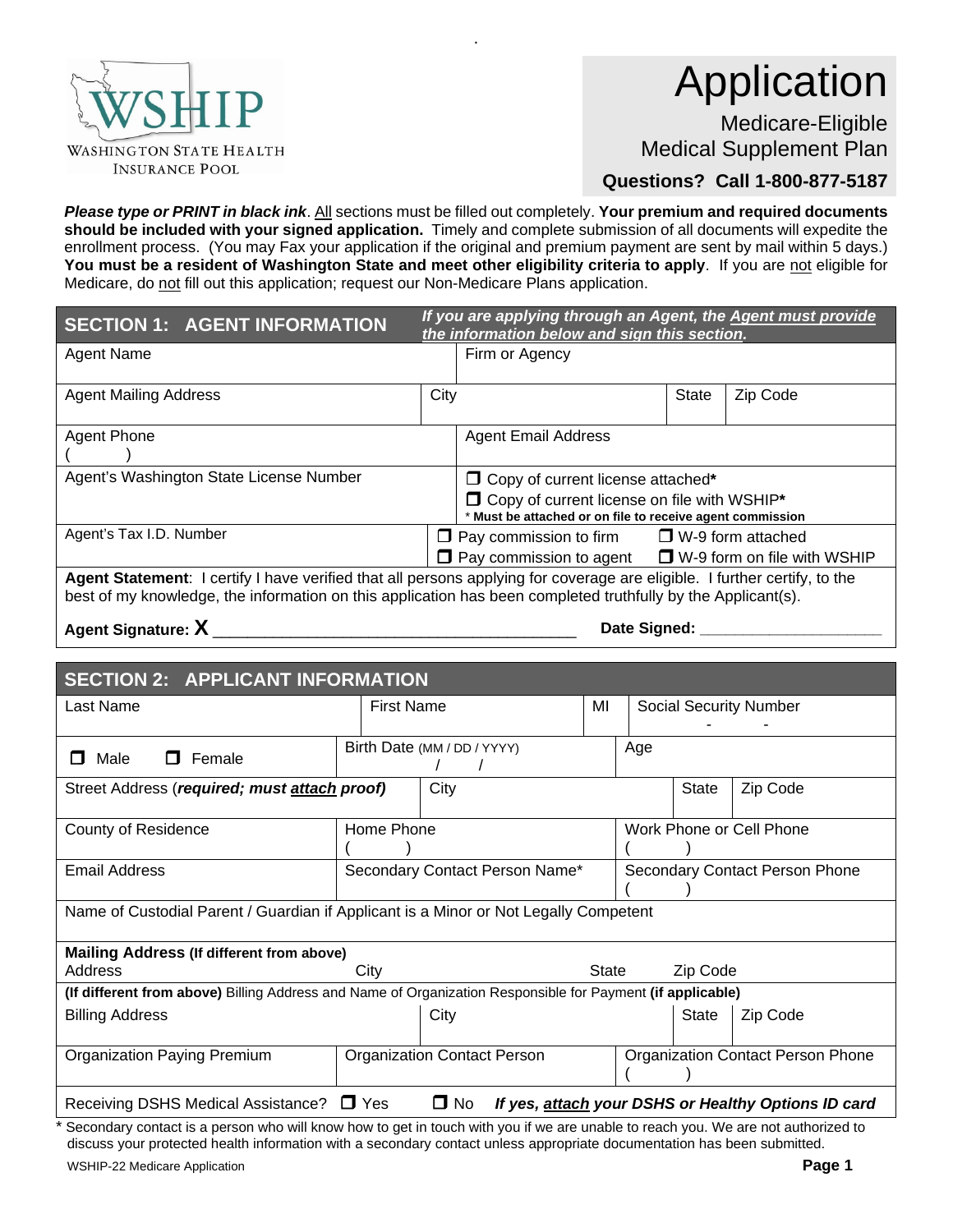### **SECTION 3: DEPENDENT INFORMATION** *(if more than two, list on separate sheet or copy page)*

If you are eligible for WSHIP and enroll, you can elect to cover your dependent children. They do not have to be rejected by a health carrier. Dependent children must be under age 26 (unless disabled). Dependents must be enrolled in Medicare Part A and Part B to be eligible for the Medical Supplement Plan. Do not use this form for dependents that are not eligible for Medicare; contact WSHIP for a form to enroll non-Medicare dependent children in WSHIP.

.

#### **Additional premiums are required for each dependent.**

#### *List dependents to be covered below: (only list dependents you want covered by WSHIP's Medical Supplement Plan)*

| Dependent Last Name                                             | <b>First Name</b> |                                                                               | MI | <b>Social Security Number</b>                       |
|-----------------------------------------------------------------|-------------------|-------------------------------------------------------------------------------|----|-----------------------------------------------------|
| Relationship to Applicant                                       |                   | Birth Date (MM / DD / YYYY)                                                   |    | Age                                                 |
| Disabled and 26 and older? $\Box$ Yes<br>$\Box$ No              |                   | If yes, receiving Social Security Disability? $\Box$ Yes<br>Entitlement date: |    | $\Box$ No                                           |
| Receiving DSHS Medical Assistance? □ Yes<br>(Medicaid) ID card. |                   | $\Box$ No                                                                     |    | If yes, attach your DSHS or Washington Apple Health |
|                                                                 |                   |                                                                               |    |                                                     |

| B | Dependent Last Name                      | <b>First Name</b> |                             |                   | МI | <b>Social Security Number</b>                                    |
|---|------------------------------------------|-------------------|-----------------------------|-------------------|----|------------------------------------------------------------------|
|   |                                          |                   |                             |                   |    |                                                                  |
|   | Relationship to Applicant                |                   | Birth Date (MM / DD / YYYY) |                   |    | Age                                                              |
|   |                                          |                   |                             |                   |    |                                                                  |
|   | $\Box$ No                                |                   |                             |                   |    | If yes, receiving Social Security Disability? □ Yes<br>$\Box$ No |
|   | Disabled and 26 and older? $\Box$ Yes    |                   |                             | Entitlement date: |    |                                                                  |
|   | Receiving DSHS Medical Assistance? □ Yes |                   | $\Box$ No                   |                   |    | If yes, attach your DSHS or Washington Apple Health              |
|   | (Medicaid) ID card.                      |                   |                             |                   |    |                                                                  |

| Is Applicant or any Dependent listed above currently insured through WSHIP? |                     | $\Box$ Yes | $\Box$ No |
|-----------------------------------------------------------------------------|---------------------|------------|-----------|
| If yes, name of person(s):                                                  |                     |            |           |
|                                                                             | Policy Number: 2008 |            |           |

|                                                                                                                                                                                                          | <b>SECTION 4: OTHER COVERAGE</b>                                                             | WSHIP will pay secondary to any other coverage unless<br>preempted by federal law.                                               |    |                               |  |  |
|----------------------------------------------------------------------------------------------------------------------------------------------------------------------------------------------------------|----------------------------------------------------------------------------------------------|----------------------------------------------------------------------------------------------------------------------------------|----|-------------------------------|--|--|
| Do you or any person named on this application have any other medical or hospital insurance in addition to Medicare<br>Parts A and B including public programs such as Medicaid? $\Box$ Yes<br>$\Box$ No |                                                                                              |                                                                                                                                  |    |                               |  |  |
|                                                                                                                                                                                                          | If yes, complete the following for each person(s) and attach copy of identification card(s): |                                                                                                                                  |    |                               |  |  |
| (if more than one coverage, list on separate sheet or copy page)                                                                                                                                         |                                                                                              |                                                                                                                                  |    |                               |  |  |
| Last Name                                                                                                                                                                                                |                                                                                              | <b>First Name</b>                                                                                                                | MI | <b>Social Security Number</b> |  |  |
| <b>Insurer Name</b>                                                                                                                                                                                      |                                                                                              | <b>Policy Number</b><br><b>Insurer Phone</b>                                                                                     |    |                               |  |  |
| Description of Coverage                                                                                                                                                                                  |                                                                                              | <b>Effective Date:</b>                                                                                                           |    | <b>Termination Date:</b>      |  |  |
| Is it a Group Plan? $\Box$ Yes                                                                                                                                                                           | $\Box$ No                                                                                    | $\Box$ No<br>Is it your intent to replace it with this coverage? $\Box$ Yes<br>(If yes, remember to cancel your other coverage.) |    |                               |  |  |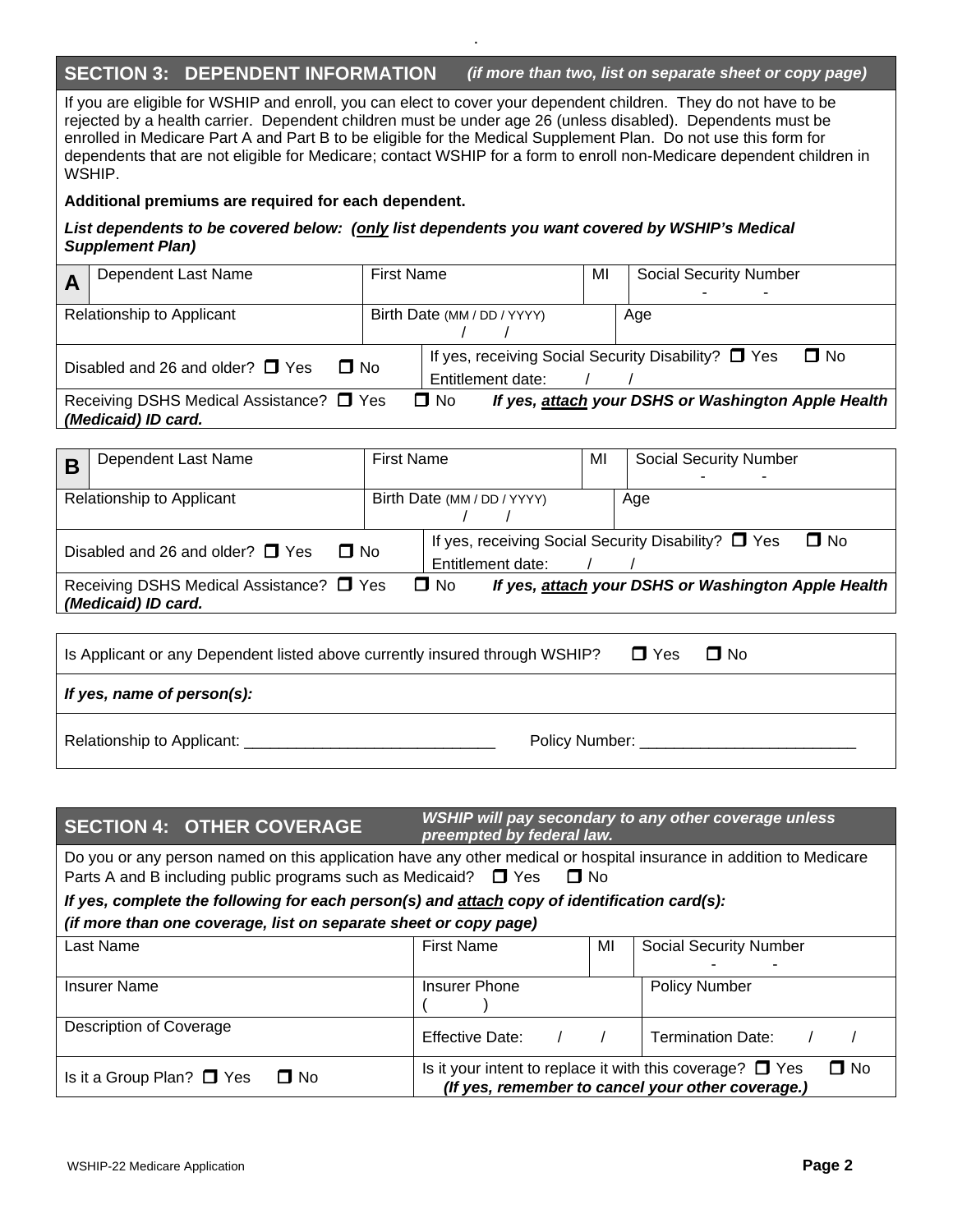|                | <b>SECTION 5: ELIGIBILITY INFORMATION</b>                                                                                                                                                                                                                                                                                                                                                                                                                                                                                                                                     |
|----------------|-------------------------------------------------------------------------------------------------------------------------------------------------------------------------------------------------------------------------------------------------------------------------------------------------------------------------------------------------------------------------------------------------------------------------------------------------------------------------------------------------------------------------------------------------------------------------------|
|                | I certify that I am eligible for coverage because I meet the following FOUR requirements:                                                                                                                                                                                                                                                                                                                                                                                                                                                                                     |
| $\mathbf 1$    | I AM A RESIDENT OF THE STATE OF WASHINGTON                                                                                                                                                                                                                                                                                                                                                                                                                                                                                                                                    |
|                | "Resident" means a person who is domiciled in Washington State for purposes other than obtaining insurance.<br>Domicile denotes a person's permanent home and place of habitation. Evidence of residency includes, but is not<br>limited to, one of the documents listed below. WSHIP may request additional proof of residency.<br>I have included a copy of one of the following documents as proof of residency (proof must match your                                                                                                                                     |
|                | home street address in Section 2):                                                                                                                                                                                                                                                                                                                                                                                                                                                                                                                                            |
|                | Check one box to indicate the document you are including. Do not send original; it will not be returned.                                                                                                                                                                                                                                                                                                                                                                                                                                                                      |
|                | A bill in your name from any public utility at your dwelling in Washington State (excludes cell phone bills)<br>□ Receipts for rent, mortgage or lease payments for your dwelling in Washington State<br>A Washington state driver's license or state identification card<br>□ Proof of registration and payment in Washington of taxes and fees on motor vehicles<br>Proof of employment in Washington State<br>$\Box$ A voter registration card<br>$\Box$ A federal tax return as a resident of Washington State<br>$\Box$ Bank statement (excludes credit card statements) |
|                | <b>I AM ENROLLED IN MEDICARE PART A AND PART B</b>                                                                                                                                                                                                                                                                                                                                                                                                                                                                                                                            |
| $\overline{2}$ | I have included a copy of my Medicare card. (Also, for dependents to be covered who are Medicare-eligible.)                                                                                                                                                                                                                                                                                                                                                                                                                                                                   |
| $\overline{3}$ | I MEET ONE OF THE ELIGIBILITY CATEGORIES LISTED BELOW:                                                                                                                                                                                                                                                                                                                                                                                                                                                                                                                        |
|                | Check one box below for the eligibility category you are applying under:                                                                                                                                                                                                                                                                                                                                                                                                                                                                                                      |
|                | □ I WAS REJECTED FOR MEDICARE SUPPLEMENTAL INSURANCE FOR MEDICAL REASONS<br>I received notification of rejection for coverage from a Washington State licensed Medicare supplemental<br>policy issuer. I have included a copy of the issuer's rejection notice.                                                                                                                                                                                                                                                                                                               |
|                | □ I WAS OFFERED SUBSTANTIALLY REDUCED MEDICARE SUPPLEMENTAL COVERAGE<br>I have evidence of (1) a requirement of restrictive riders; (2) an up-rated premium; or (3) a pre-existing<br>conditions limitation. I have included a copy of the issuer's offer notice.                                                                                                                                                                                                                                                                                                             |
|                | □ COMPREHENSIVE MEDICARE SUPPLEMENT COVERAGE IS NOT AVAILABLE IN MY COUNTY                                                                                                                                                                                                                                                                                                                                                                                                                                                                                                    |
|                | □ COMPREHENSIVE MEDICARE SUPPLEMENT COVERAGE IS NOT AVAILABLE TO ME BECAUSE I<br><b>AM UNDER AGE 65</b>                                                                                                                                                                                                                                                                                                                                                                                                                                                                       |
|                | Note: Additional information may be requested. Also, WSHIP will accept an issuer letter as evidence of WSHIP<br>eligibility for up to 180 days from the date of the letter. Applicants may be required to reapply to the issuer of<br>Medicare supplemental coverage if the letter was received more than 180 days from the WSHIP application date.                                                                                                                                                                                                                           |
| 4              | <u>MY ACCESS TO A REASONABLE CHOICE OF MEDICARE ADVANTAGE PLANS (PART C)</u>                                                                                                                                                                                                                                                                                                                                                                                                                                                                                                  |
|                | Medicare Advantage Plans (Part C) combine Part A and B coverage, but are provided by private insurance<br>companies. Part D coverage may also be included. Check one box below for the eligibility category you are<br>applying under:                                                                                                                                                                                                                                                                                                                                        |
|                | □ I reside in a county where I do not have reasonable choice of Medicare Advantage Plans. This is<br>defined by law as not having a choice of health maintenance organization or preferred provider<br>organization Medicare Advantage Plans offered by at least three different carriers that have had provider<br>networks in the county for at least five years. Plan options must include coverage at least as<br>comprehensive as a Plan F Medicare supplement plan combined with Medicare Parts A & B.                                                                  |
|                | (See WSHIP website or call Customer Service for<br>Name of county:<br>list of counties with reasonable choice of Medicare Advantage Plans.)                                                                                                                                                                                                                                                                                                                                                                                                                                   |
|                | □ I reside in a county with reasonable choice of Medicare Advantage Plans but the health care provider<br>with whom I have an established care relationship and from whom I have received care within the past 12<br>months is not included in any of these plans.<br>Date of last care:                                                                                                                                                                                                                                                                                      |
|                |                                                                                                                                                                                                                                                                                                                                                                                                                                                                                                                                                                               |

.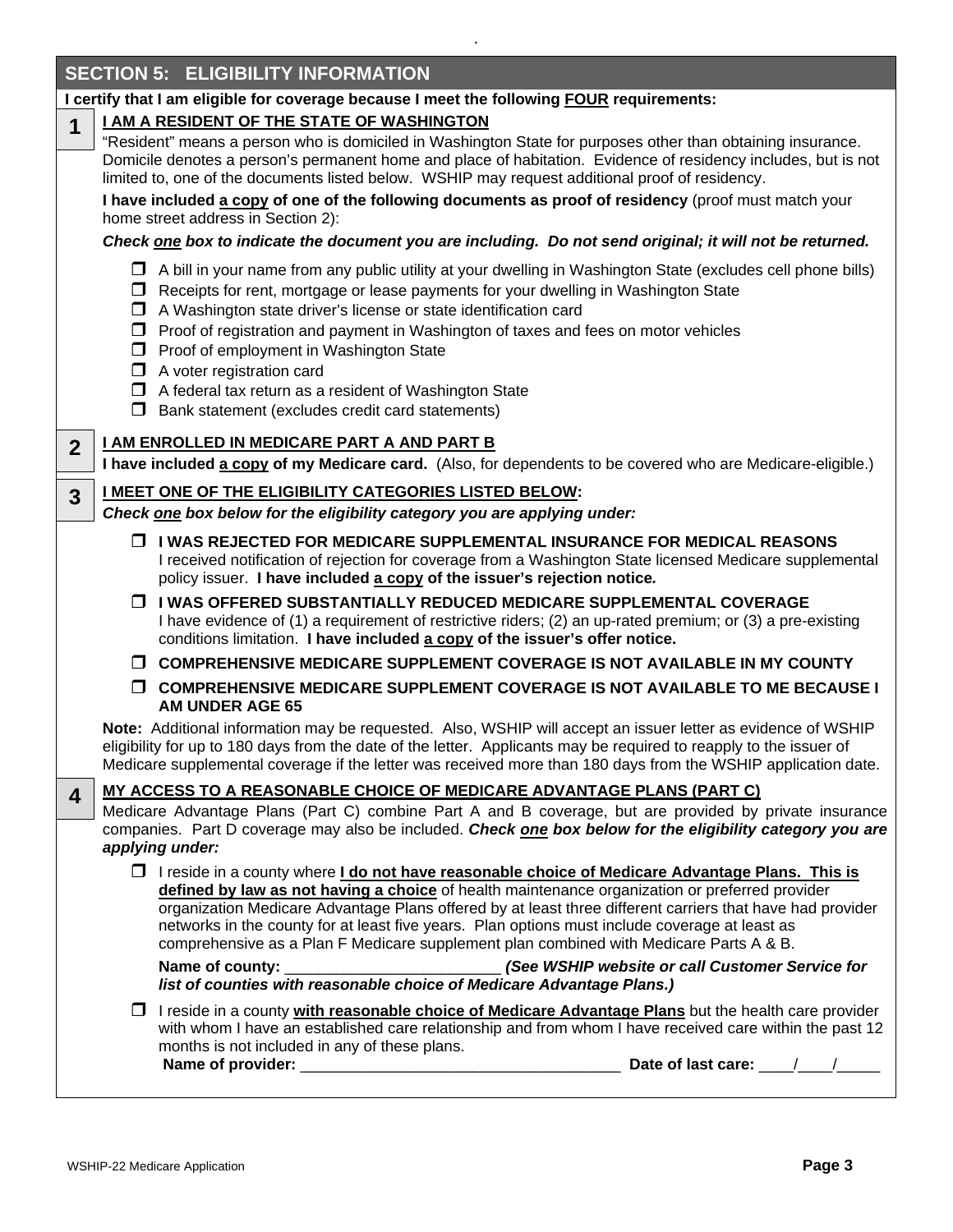# **SECTION 6: PRE-EXISTING CONDITIONS PROVISION**

WSHIP plans have a **six-month waiting period** for pre-existing conditions following the policy effective date. In certain circumstances, we will waive or credit this waiting period based on current or prior coverage. The pre-existing condition waiting period does not apply to prenatal services or benefits for outpatient prescription drugs.

.

To help us determine if you qualify for a waiver or credit towards the pre-existing condition waiting period, *complete the following and attach a copy of your Certificate of Coverage from your current or prior health carrier*.

If you do not have a Certificate of Coverage, you may provide other documentation (such as a letter from the employer, group administrator or prior health carrier), to demonstrate prior coverage beginning and ending dates.

#### *(if more than one coverage, list on separate sheet or copy page)*

| Name of Health Carrier                 |                                                         | Telephone Number of Health Carrier                                                                         |  |  |
|----------------------------------------|---------------------------------------------------------|------------------------------------------------------------------------------------------------------------|--|--|
|                                        |                                                         |                                                                                                            |  |  |
| Name of Subscriber (contract holder)   |                                                         | <b>ID Number of Subscriber</b>                                                                             |  |  |
|                                        |                                                         |                                                                                                            |  |  |
| Names of all Persons on Prior Coverage |                                                         |                                                                                                            |  |  |
|                                        |                                                         |                                                                                                            |  |  |
| Date Coverage Began                    |                                                         | Date Coverage Ended                                                                                        |  |  |
|                                        |                                                         |                                                                                                            |  |  |
| Deductible Amount                      | Out-of-Pocket Maximum Per Year                          | (If available, please attach a copy of the Summary of                                                      |  |  |
| S                                      | \$                                                      | <b>Benefits for this coverage.)</b>                                                                        |  |  |
|                                        |                                                         | Type of coverage: $\Box$ Individual $\Box$ Group $\Box$ Medicare $\Box$ Medicaid $\Box$ COBRA $\Box$ Other |  |  |
|                                        |                                                         |                                                                                                            |  |  |
|                                        | Type of benefits (check all that apply): $\Box$ Medical | $\Box$ Hospital Only<br>$\Box$ Accident Only                                                               |  |  |
|                                        |                                                         |                                                                                                            |  |  |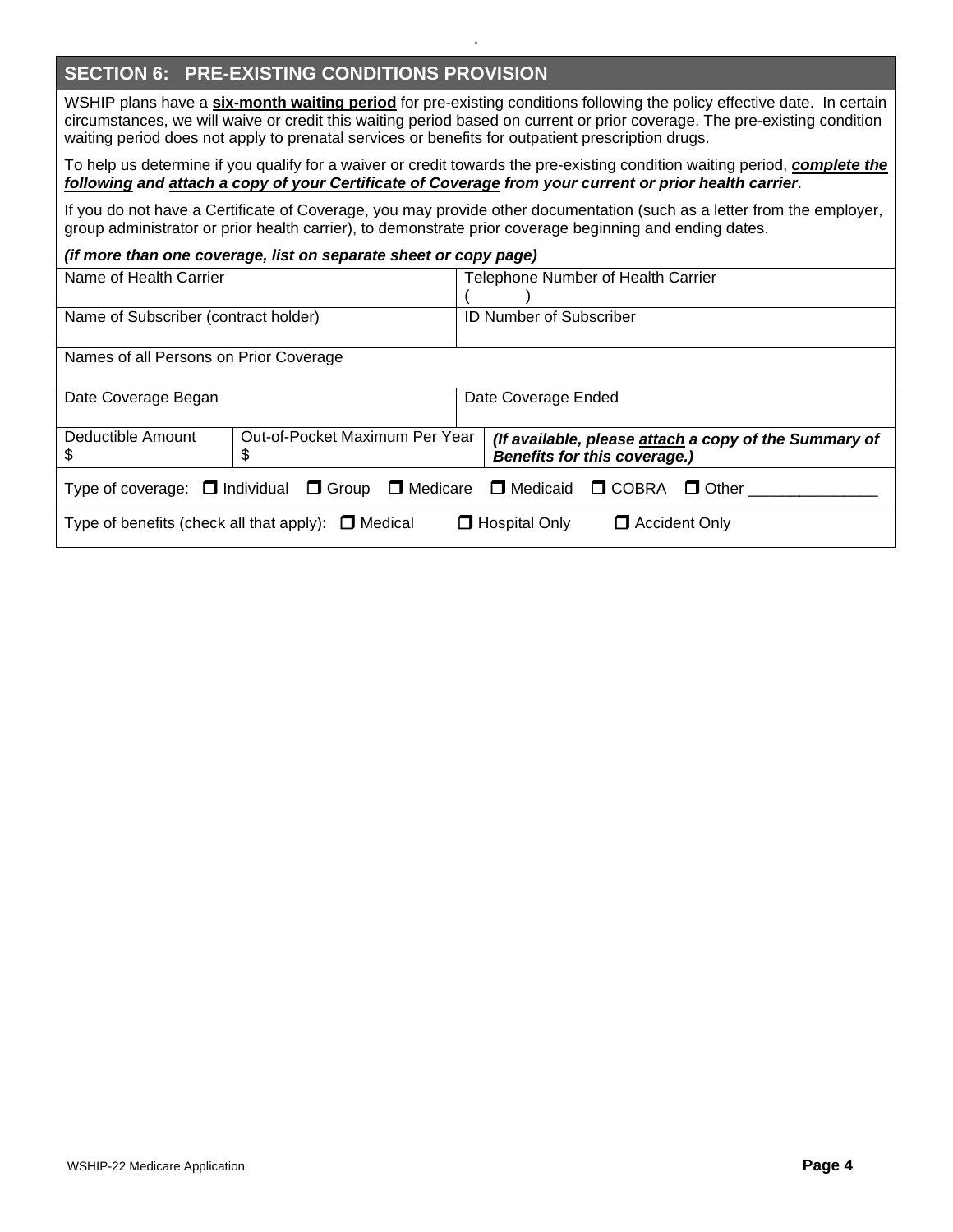## **SECTION 7: PAYMENT INFORMATION**

*Choose one of the premium payment options below:*

| <b>MONTHLY BANK DRAFT</b> | 1 month premium due with application                                                                                                                 |  |  |  |
|---------------------------|------------------------------------------------------------------------------------------------------------------------------------------------------|--|--|--|
|                           | You must also fill out the Bank Service Plan Authorization Form included in<br>this application and attach a VOIDED check if you select this option. |  |  |  |
| <b>QUARTERLY</b>          | 3 months premiums due with application                                                                                                               |  |  |  |
| <b>SEMI-ANNUAL</b>        | 6 months premiums due with application                                                                                                               |  |  |  |
| <b>YEARLY</b>             | 12 months premiums due with application                                                                                                              |  |  |  |

.

*To determine your premium amount:*

1. Use the enclosed **Monthly Premium Rate Chart** to determine your premium payment. If you need assistance, contact Customer Service at 1-800-877-5187.

 *Please indicate which premium Table you used*: Table #\_\_\_\_\_

2. **MAKE CHECKS PAYABLE TO WSHIP**. Submit your premium in the amount applicable to the billing frequency you have selected above. The premiums in our rate chart are monthly; if you choose to pay quarterly, semi-annually or yearly, please multiply the monthly premium by three, six or twelve, respectively.

**NOTE:** Any changes to your method of payment or automatic withdrawal, including bank information or termination of monthly bank draft**, must be submitted in writing by the 20th of the month** in order for the change to be implemented the first of the following month.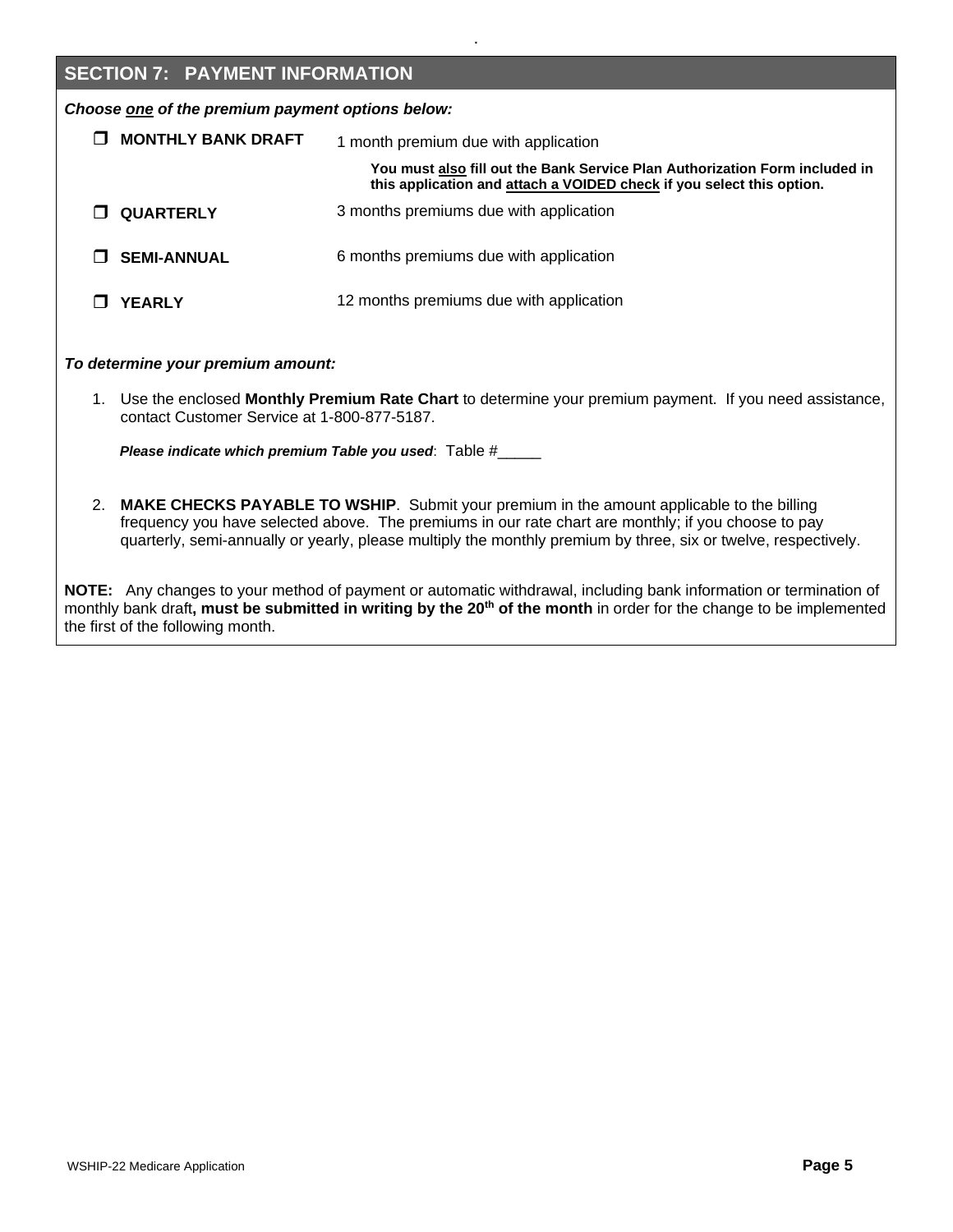# **SECTION 8: EFFECTIVE DATE OF COVERAGE**

**NOTE:** The **"Application Received by WSHIP Date"** is the postmark date of the application that you mailed to WSHIP or the date WSHIP receives a faxed copy of your application, whichever occurs first. The original application must be postmarked and mailed to WSHIP no later than five (5) days following the date you faxed the application to WSHIP. Once the application is approved, your insurance coverage and premiums will begin on the first (1<sup>st</sup>) of the month based on your choice.

.

*Check one choice below to select your effective date of coverage:*

#### **AS SOON AS WSHIP CAN PROCESS MY APPLICATION**

I understand that if my application is faxed or postmarked on or before the last day of the month, then I may be eligible for WSHIP coverage effective the 1<sup>st</sup> of the next month. However, if my application is faxed or postmarked after the last day of the month, my coverage will not start until the 1<sup>st</sup> of the FOLLOWING month.

**Example:** If received July 31, will be effective August 1; if received August 1, will be effective September 1.

#### **A FUTURE DATE**

This must be on the 1<sup>st</sup> of the month and can be no more than 60 days later than when your application was faxed or postmarked. (Example: If postmarked May 2, your coverage can be effective no later than July 1.)

What Future Date of Coverage do you want? (month) (vear) (year)

#### $\Box$  AN EARLIER DATE

To be eligible for an earlier (retroactive) effective date, these two things must be true:

a) You applied for supplemental coverage with a Washington State health carrier no later than the end of the month for an effective date of the 1<sup>st</sup> of the following month, and you were rejected; and,

b) You are mailing or faxing this WSHIP application within 15 days of receiving that carriers' Notice of Rejection.

**Example:** You applied to a health carrier on April 30; you were rejected and received that rejection notice on May 3; you applied to WSHIP on May 15. You may request a WSHIP effective date of May 1.

If both of the above are TRUE, you may select an effective date that your coverage with the individual carrier would have been effective:

Date of the application to the other carrier \_\_\_\_\_\_\_\_\_\_\_\_\_\_\_\_\_\_\_\_\_\_\_\_

Requested WSHIP Effective Date: (month)  $(year)$ 

# **SECTION 9: VOLUNTARY INFORMATION**

Completing this section is **voluntary** and will not affect your ability to enroll, but may help us improve our services.

| Where did you hear about WSHIP?<br>$\Box$ Health carrier (insurance company)<br>Medical office/hospital/clinic<br>$\Box$ State agency<br>$\Box$ Other: | Where did you get your WSHIP application?<br>$\Box$ WSHIP website<br><b>O</b> Called WSHIP Customer Service                                     |
|--------------------------------------------------------------------------------------------------------------------------------------------------------|-------------------------------------------------------------------------------------------------------------------------------------------------|
| Are you currently?<br>$\Box$ unemployed<br>$\Box$ employed<br>$\Box$ self-employed<br>$\Box$ retired                                                   | What is your yearly household income?<br>$\Box$ Less than \$18,000<br>$\Box$ \$18,000 - \$36,000<br>□ Over \$36,000<br># of people in household |
| $\square$ No<br>Is English your first language? $\Box$ Yes<br>If no, what is?                                                                          | $\Box$ No<br>Do you have Internet access? $\Box$ Yes                                                                                            |
| What is your occupation?                                                                                                                               |                                                                                                                                                 |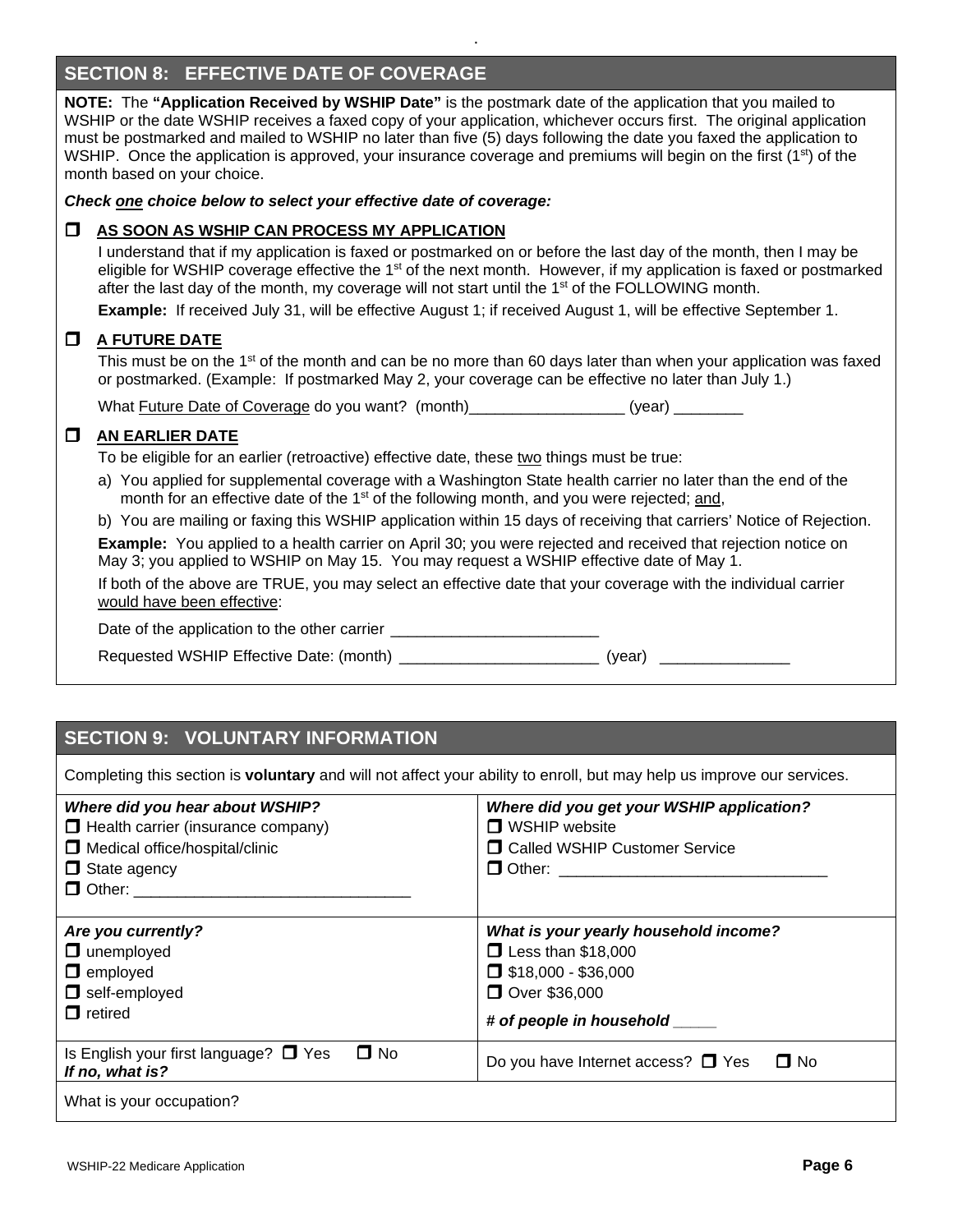# **SECTION 10: DISCLOSURE CERTIFICATION AND SIGNATURE**

### **THIS SECTION MUST BE SIGNED BY ALL ADULT APPLICANTS**

#### **By signing this form, I certify the following:**

a) I have received and read an enrollment information packet containing a plan summary and understand that a complete list of benefits, exclusions and limitations is detailed in the plan Policy. I understand that I have the right to examine and return the Policy within 10 days of its delivery to me and my enclosed premium will be refunded.

.

- b) I have filled out this application completely and my answers are true and complete, to the best of my knowledge.
- c) I understand that I must be a resident of Washington State and meet other criteria to apply for and maintain coverage; I will be required to fill out and return WSHIP's Eligibility Verification Form yearly or upon request.
- d) I understand that this plan has a six-month waiting period for pre-existing conditions; this waiting period may be waived or credited based on prior health care coverage, subject to approval by WSHIP.
- e) I have received WSHIP's Privacy Notice.
- f) I will immediately report changes to my address or phone number, or if I become eligible for other health insurance coverage, or if I become ineligible for Medicare.
- g) I understand that anyone who submits false information may lose coverage, may be held financially responsible for services obtained under WSHIP coverage, coverage may be terminated or rescinded as of the effective date, and I may face other penalties for prosecution and collection. WSHIP may refund premiums previously paid and recover claims and administrative costs from me or other persons responsible for intentionally falsifying information.
- h) I understand that coverage will not be effective until this application has been signed, submitted in full with all requested documentation and approved by WSHIP, and the 1<sup>st</sup> month's premium payment has been submitted. Deposit of premium payment does not guarantee coverage. I understand that my application may be pended for additional information, but my Policy will be made effective as of the date for which I qualify. My check for payment will not be cashed until my application has been approved and will be returned if I am not eligible for coverage.

#### **SIGNATURE OF APPLICANTS (or Custodial Parent if Applicant is under age 18 or not legally competent)**

| <b>Signature of Applicant</b> | <b>Date Signed</b> | Signature of Dependent (18 or older) | <b>Date Signed</b> |
|-------------------------------|--------------------|--------------------------------------|--------------------|
| <b>Print Name</b>             |                    | <b>Print Name</b>                    |                    |

#### *Use the CHECKLIST below to confirm you include the following:*

- $\Box$  Signed Application All sections filled out completely.
- $\Box$  Copy of proof of residency document showing your name and current address (as entered in Section 2).
- $\Box$  Copy of your Medicare identification card (and cards for Medicare-eligible dependents you are enrolling)
- $\Box$  Copy of rejection notice or notice of reduced coverage from Medicare supplemental issuer (within 180 days)
- $\Box$  Copy of Certificate of Coverage (or other documentation) from current or prior health carrier if you are applying for a pre-existing conditions waiver or if you currently have other coverage.
- Copy of DSHS or Washington Apple Health (Medicaid) ID card if you are receiving medical assistance.
- $\Box$  Check payable to WSHIP for premium payment for Applicant and each dependent you are enrolling (and retroactive premiums, if applicable).
- Completed Bank Service Plan Authorization Form with voided check if you elected monthly bank draft.
- Completed Authorization for Release of Protected Health Information Form if you wish to authorize the release of protected health information to a specific individual or organization not otherwise described in our Privacy Notice.

#### **MAIL your application, copies of all requested documentation and applicable premium to:**

Washington State Health Insurance Pool, ATTN: Enrollment PO Box 1090, Great Bend, KS 67530

**(Application may be FAXED to (620) 793-1199; original must be sent by mail within 5 business days.)**

#### **Questions? Call 1-800-877-5187 or go to [www.wship.org](http://www.wship.org/)**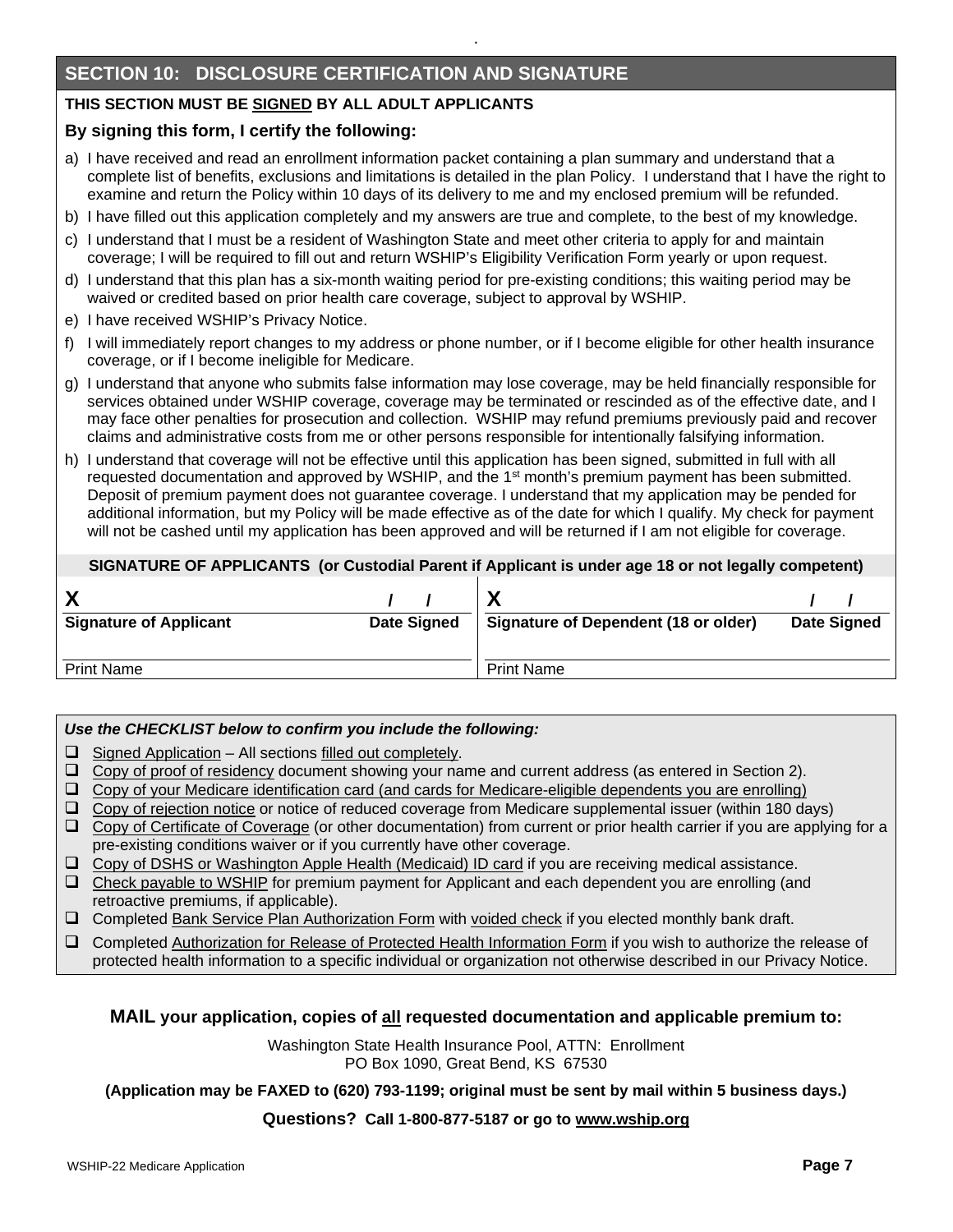# **WASHINGTON STATE HEALTH INSURANCE POOL**

.

# BANK SERVICE PLAN AUTHORIZATION FORM

#### **TO: The financial institution named on the Request for Bank Service Plan – Authorization Form**

So that you may comply with your depositor's request, the Washington State Health Insurance Pool (WSHIP) agrees:

- a) To indemnify you and hold you harmless for any loss you may suffer as a consequence of your actions resulting from or in connection with the execution and issuance of any check, draft, order or direction to debit an account purporting to be executed by WSHIP and received by you in the regular course of business for the purpose of payment, including any costs or expenses reasonably incurred in connection therewith.
- b) In the event that any such check, draft, order or direction shall be dishonored whether with or without cause and whether intentionally or inadvertently, to indemnify you for any loss even though dishonor results in forfeiture of insurance.
- c) To defend at our own cost and expense any action which might be brought by any depositor or any other persons because of your action taken pursuant to the foregoing request or in any manner arising by reason of your participating in the foregoing plan of premium collection.



#### **Washington State Health Insurance Pool** • **PO Box 1090** • **Great Bend, KS 67530**